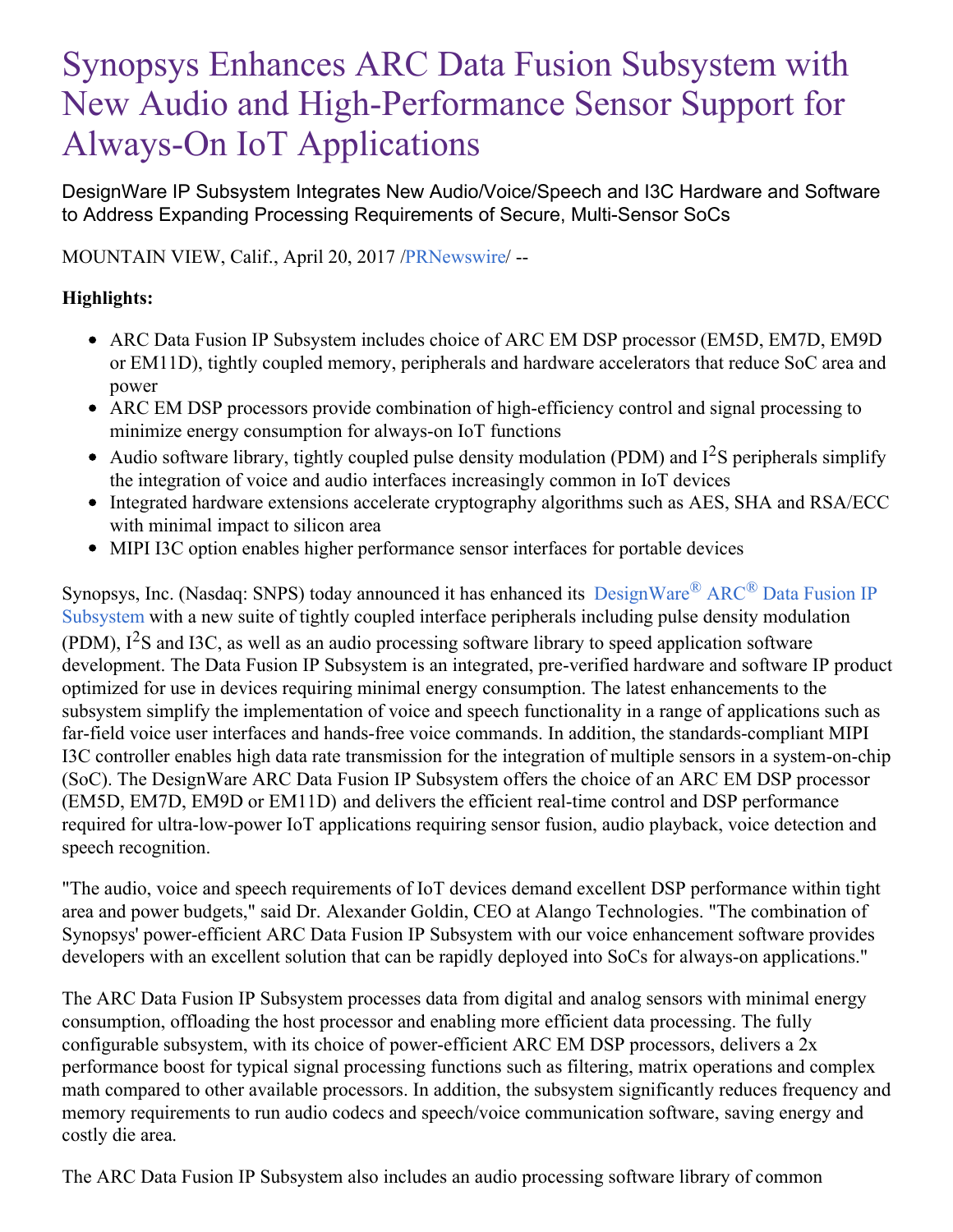functions, including gain control, mixer and sample rate converter. Tightly coupled PDM and  $I<sup>2</sup>S$ peripherals simplify integration of external audio devices such as MEMS microphones used for far-field voice user interfaces and hands-free voice commands. The hardware PDM interface implementation is 6x more energy efficient than the equivalent software implementation, with minimal gate count impact. An optional MIPI I3C master/slave peripheral, compliant with the MIPI Camera Control Interface (CCI), I2C and I3C specifications, provides a high-performance sensor interface. It is equivalent to SPI performance and backward compatible with I2C interfaces. The integrated I3C peripheral and included software driver simplify mobile sensor integration and provide power and area savings over discrete implementations.

In addition, the separately licensable ARC CryptoPack option provides special instructions that accelerate common cryptographic algorithms such as AES, SHA-256, RSA and ECC (elliptic curve cryptography) to deliver up to 7x greater performance compared to software-only [implementations.](http://www.embarc.org/) Synopsys' embARC Open Software Platform gives software developers online access to a comprehensive suite of free and open-source software that accelerates code development for the IP subsystem.

"The proliferation of voice-enabled IoT devices requires designers to incorporate more audio capabilities into their SoCs while maintaining performance efficiency and minimal power consumption," said John Koeter, vice president of marketing for IP at Synopsys. "With the latest enhancements to the silicon-proven DesignWare ARC Data Fusion IP Subsystem, designers can efficiently integrate the voice and speech functionality required for multi-sensor IoT designs and accelerate their project schedule."

#### **Availability & Resources**

The ARC Data Fusion IP Subsystem with new IoT audio and high-performance sensor support is planned to be available in May 2017.

Learn more about [DesignWare](https://www.synopsys.com/designware-ip/processor-solutions/designware-arc-subsystems.html) ARC Subsystems.

## **About DesignWare IP**

Synopsys is a leading provider of high-quality, silicon-proven IP solutions for SoC designs. The broad DesignWare IP portfolio includes logic libraries, embedded memories, embedded test, analog IP, wired and wireless interface IP, security IP, embedded processors and subsystems. To accelerate prototyping, software development and integration of IP into SoCs, Synopsys' IP Accelerated initiative offers IP prototyping kits, IP software development kits and IP subsystems. Synopsys' extensive investment in IP quality, comprehensive technical support and robust IP development methodology enables designers to reduce integration risk and accelerate time-to-market. For more information on DesignWare IP, visit [https://www.synopsys.com/designware.](https://www.synopsys.com/designware)

#### **About Synopsys**

Synopsys, Inc. (Nasdaq: SNPS) is the Silicon to Software™ partner for innovative companies developing the electronic products and software applications we rely on every day. As the world's 15th largest software company, Synopsys has a long history of being a global leader in electronic design automation (EDA) and semiconductor IP and is also growing its leadership in software security and quality solutions. Whether you're a system-on-chip (SoC) designer creating advanced semiconductors, or a software developer writing applications that require the highest security and quality, Synopsys has the solutions needed to deliver innovative, high-quality, secure products. Learn more at <https://www.synopsys.com/>.

## **Editorial Contact:**

Monica Marmie